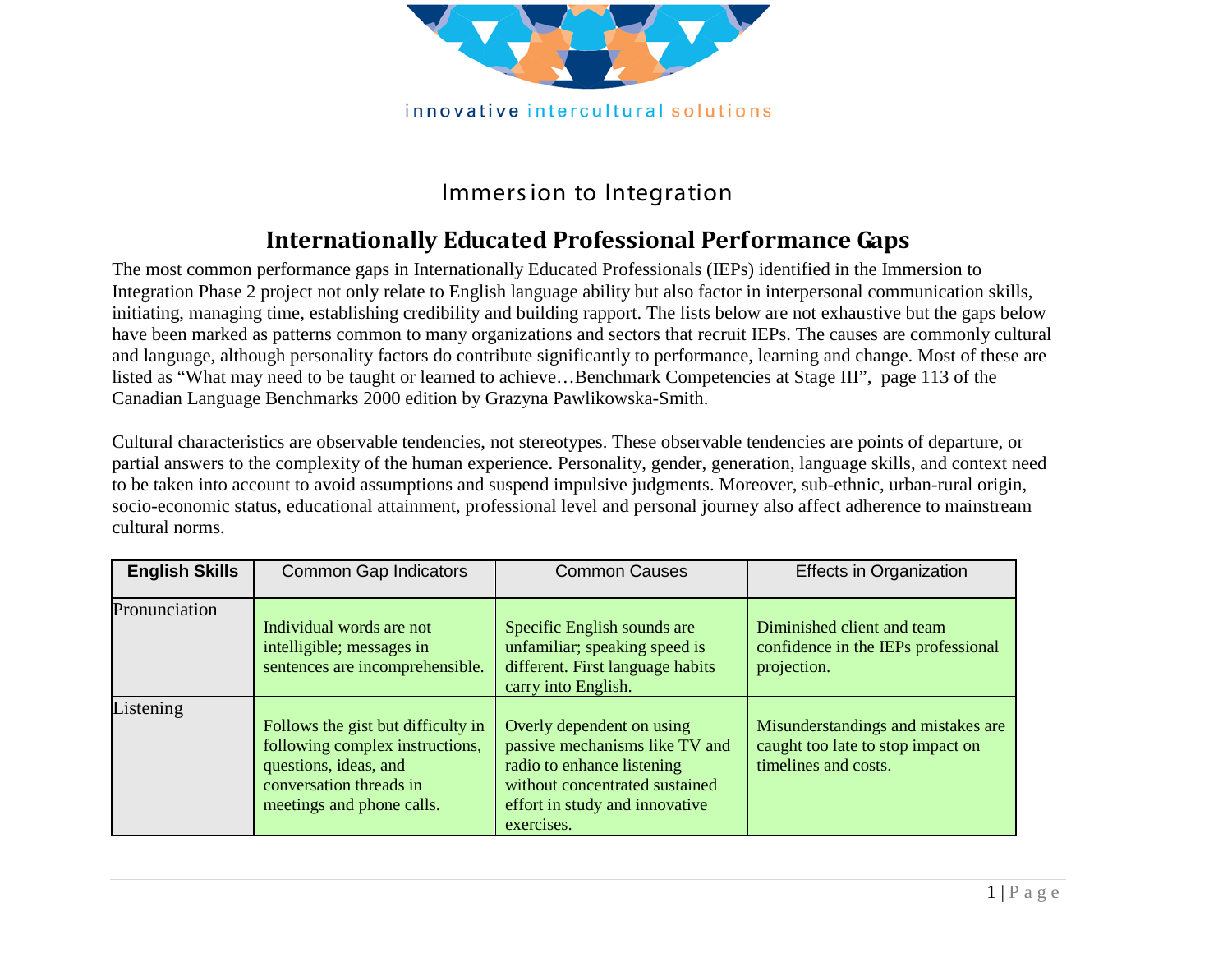| Writing  | Has control over common<br>sentences but has difficulty with<br>complex ideas, naturalness of<br>phrases and expressions, tone,<br>style and organization.                                                           | Perception that having being<br>recruited, competence is<br>assumed. The reality of<br>continuous learning, especially in<br>soft skills, is implicit in Canadian<br>orgs and not present in most<br>developing nations where IEPS<br>come from. | Messages are misunderstood.<br>Attitudes are misattributed.<br>Diminished client and team<br>confidence in the IEPs professional<br>projection. |
|----------|----------------------------------------------------------------------------------------------------------------------------------------------------------------------------------------------------------------------|--------------------------------------------------------------------------------------------------------------------------------------------------------------------------------------------------------------------------------------------------|-------------------------------------------------------------------------------------------------------------------------------------------------|
| Speaking | Has a limited inventory of<br>words. Hesitations and pauses<br>impede communication. Cannot<br>synthesize and explain abstract<br>complex ideas. Inability to<br>hypothesize or explain concrete<br>ideas logically. | Perception that having being<br>recruited, competence is<br>assumed. Standard ESL courses<br>often do not provide useful<br>content for work nor the<br>strategies for self-directed study<br>of English.                                        | Information (life blood of<br>organization) is not free-flowing                                                                                 |

| <b>Communication</b><br><b>Skills</b> | <b>Common Gap Indicators</b>                                            | <b>Common Causes</b>                                                                                                                                                                                 | <b>Business Effects</b>                                                                                                            |
|---------------------------------------|-------------------------------------------------------------------------|------------------------------------------------------------------------------------------------------------------------------------------------------------------------------------------------------|------------------------------------------------------------------------------------------------------------------------------------|
| Interpersonal                         | Too prescriptive, directive, or<br>aggressive; lacking<br>assertiveness | Cultural communication style has a<br>more direct, concise and intellectual<br>approach to confrontation versus<br>relational; or cultural approach<br>values harmony, deference and face<br>saving. | Reduces workplace harmony<br>and team cohesion. Error is not<br>corrected enough and/or moving<br>from better to 'best' is missed. |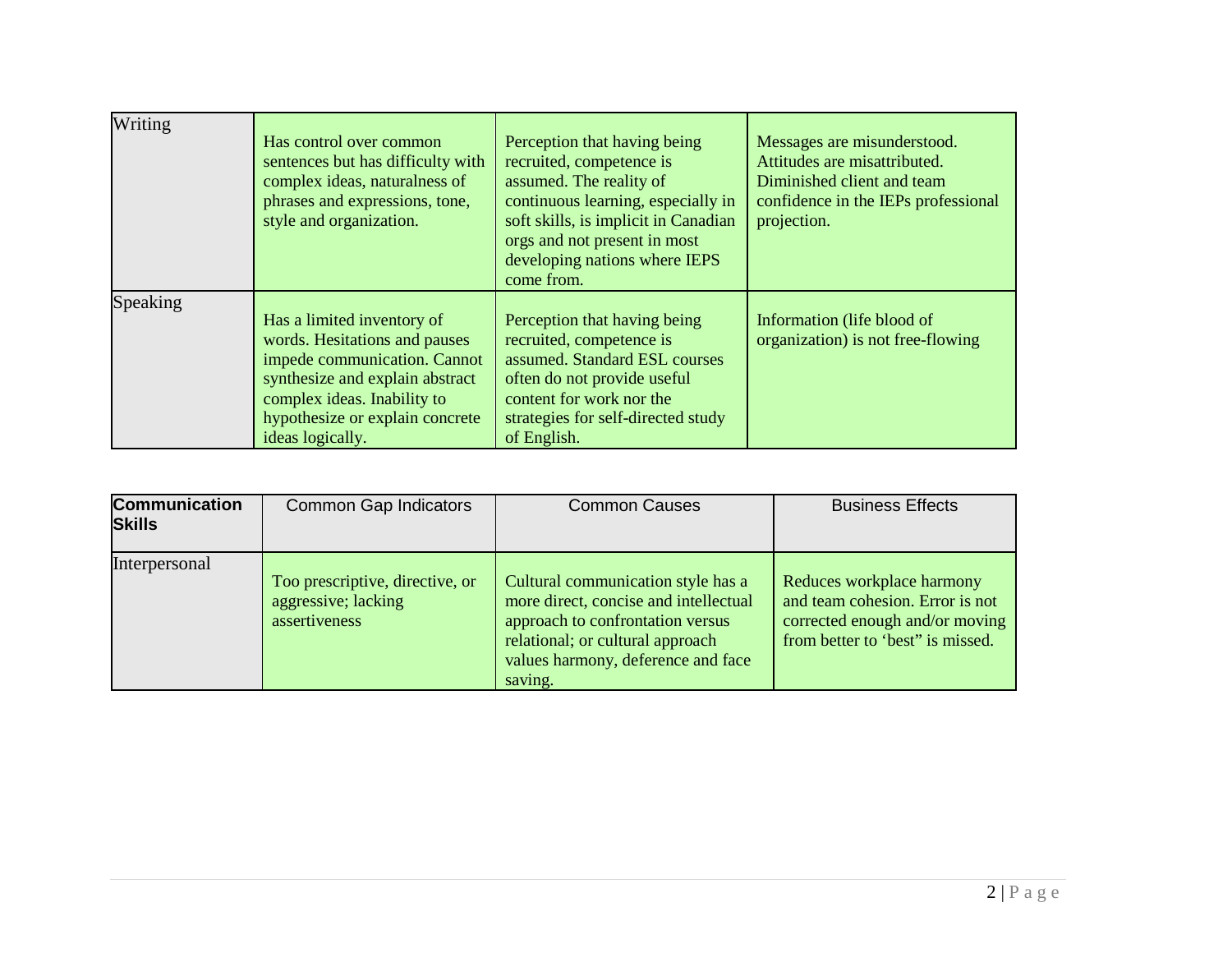| Presentations |                                                              |                                                                             |                                                         |
|---------------|--------------------------------------------------------------|-----------------------------------------------------------------------------|---------------------------------------------------------|
|               | Formal-informal presentations<br>and updates are incoherent- | Cultural communication style is more<br>indirect, circular, and relational. | Confidence is eroded in<br>professional abilities.      |
|               | confusing; lacking in sufficient                             | Higher expectations of contribution                                         |                                                         |
|               | content; approach and<br>language are too academic.          | are norms of a less-hierarchical<br>culture. Jargon is meant to show        | Limitations to growth and org<br>capacity. Imbalance of |
|               |                                                              | credibility whereas clear and simple                                        | workload distribution.                                  |
|               |                                                              | language is preferred in mainstream.                                        |                                                         |

| Initiating           | <b>Common Gap Indicators</b>                                                                                                                            | <b>Common Causes</b>                                                                                                                                                                                    | <b>Business Effects</b>                                                                                                                                                                          |
|----------------------|---------------------------------------------------------------------------------------------------------------------------------------------------------|---------------------------------------------------------------------------------------------------------------------------------------------------------------------------------------------------------|--------------------------------------------------------------------------------------------------------------------------------------------------------------------------------------------------|
| Managing<br>Learning | Not integrating-applying new<br>knowledge to subsequent<br>work.<br>Asking same questions<br>repeatedly. Lacking<br>enthusiasm to learn and<br>develop. | Lacking an intentional learning plan-<br>strategy. Lack of essential temporary<br>or longer-term organization<br>accountability structures.<br>Stage of life, family obligations,<br>settlement issues. | Repeating same errors<br>Inefficient use of time and<br>resources. Quality-safety are not<br>enhanced.<br>Confidence in abilities is absent.<br>Future professional<br>opportunities are limited |
| Contributing         | Not jumping in at meetings to<br>contribute skill-knowledge.<br>Going with the flow.                                                                    | Familiarity with hierarchical org<br>structures tend to demand less<br>contribution and more deferring to<br>leadership. Lack of skill in<br>organizing knowledge in English or<br>finding words.       | Lack of pro-activeness and<br>contribution to teams reduces or<br>constrains a sense of trust in a<br>person's abilities and<br>opportunities to grow as org<br>grows.                           |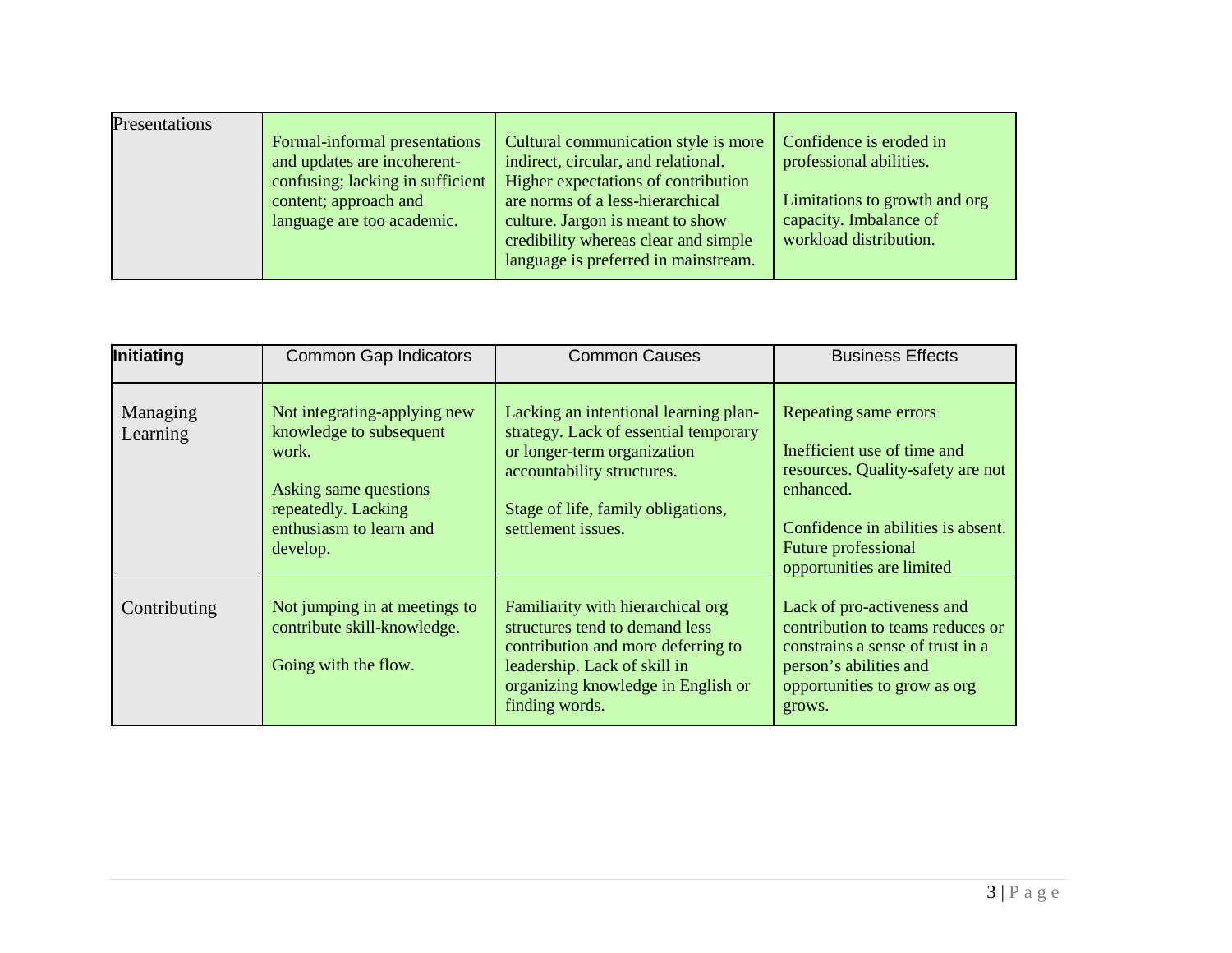| Requesting | Waiting for instructions-work.<br>Not taking responsibility to find<br>out macro-level of project.<br>Not seeking clarification on<br>issues, tasks or instructions. | Hierarchical organizational structure<br>create different expectations on<br>employees. Mutual of self-face saving,<br>or the inability to choose the correct<br>words for the right tone to show<br>respect. | Potential of professionals' ability<br>to contribute is not maximized.<br>Limits organization's ability to<br>value knowledge participation<br>versus just obtaining labour. |
|------------|----------------------------------------------------------------------------------------------------------------------------------------------------------------------|---------------------------------------------------------------------------------------------------------------------------------------------------------------------------------------------------------------|------------------------------------------------------------------------------------------------------------------------------------------------------------------------------|
|            |                                                                                                                                                                      |                                                                                                                                                                                                               |                                                                                                                                                                              |

| <b>Managing Time</b> | <b>Common Gap Indicators</b>                                       | <b>Common Causes</b>                                                                                 | <b>Business Effects</b>                                |
|----------------------|--------------------------------------------------------------------|------------------------------------------------------------------------------------------------------|--------------------------------------------------------|
| Deadlines            | Not meeting deadlines<br>Exaggerated sense of control<br>over work | Cultural perceptions of how time is<br>used. Analytical personality types<br>tend to need more time. | Impact on cost and peer work<br>loads-responsibilities |

| <b>Establishing</b><br><b>Credibility</b> | <b>Common Gap Indicators</b>                                                                                                                            | <b>Common Causes</b>                                                                                                                                                                 | <b>Business Effects</b>                                                                                                   |
|-------------------------------------------|---------------------------------------------------------------------------------------------------------------------------------------------------------|--------------------------------------------------------------------------------------------------------------------------------------------------------------------------------------|---------------------------------------------------------------------------------------------------------------------------|
| <b>Education</b> and                      |                                                                                                                                                         |                                                                                                                                                                                      |                                                                                                                           |
| Experience                                | Not working collaboratively-<br>respectfully with less educated<br>team members. Seeking a<br>position commensurate with<br>education versus experience | Lack of understanding what variables<br>build credibility in Canadian<br>organizations such as ability to build<br>and maintain consensus, use<br>mitigating language and degrees of | Reduces workplace harmony<br>and team cohesion. Limitations<br>to work-team allocations.<br>Respect is not reciprocal and |
|                                           | and soft skills                                                                                                                                         | certainty effectively.                                                                                                                                                               | trust is eroded                                                                                                           |